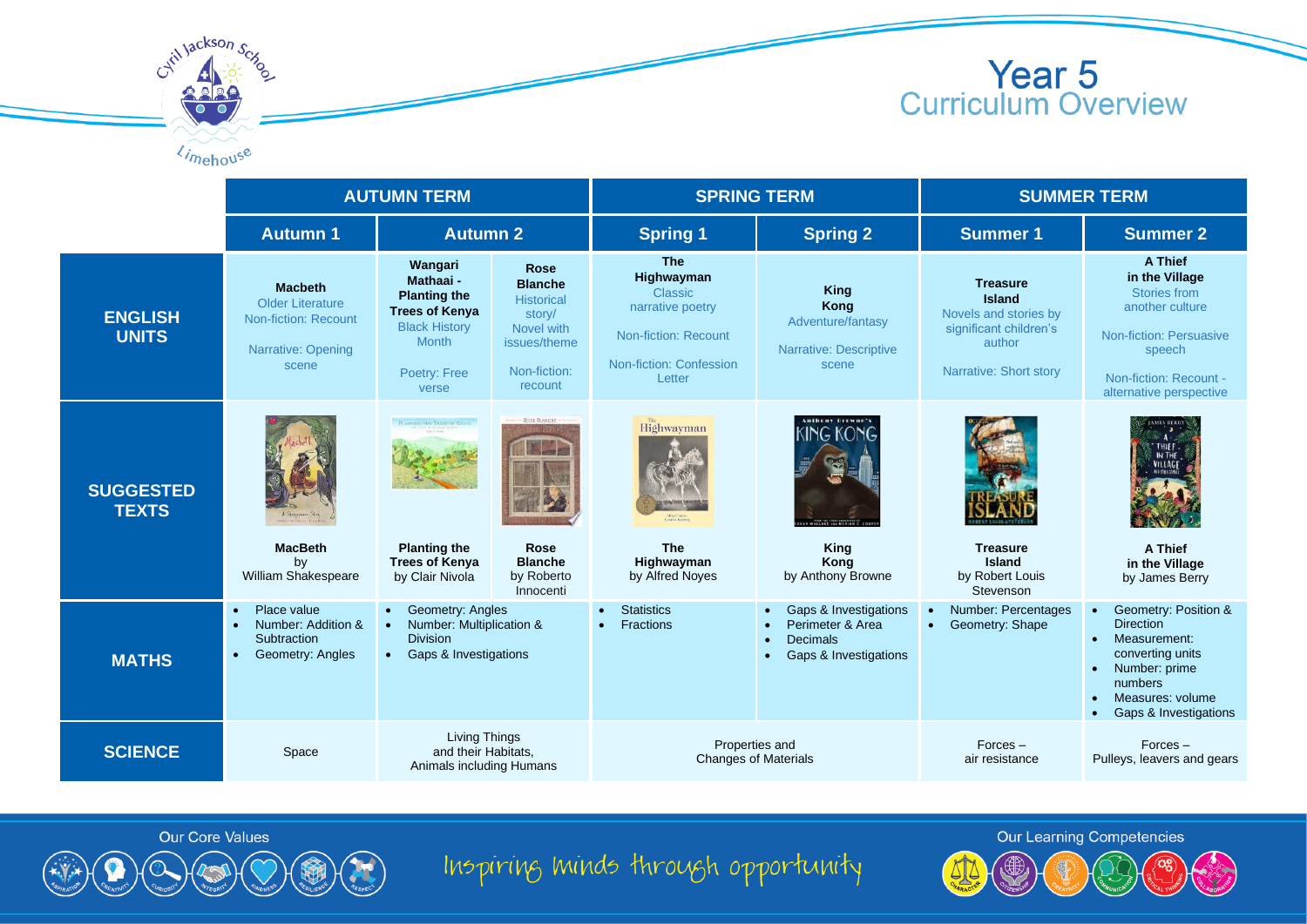



|                                               | <b>AUTUMN TERM</b>                                                                                                                                                                                                                                                                                                                              |                                                                                                                                | <b>SPRING TERM</b>                     |                                                      | <b>SUMMER TERM</b>                                         |                                                                                                                    |  |
|-----------------------------------------------|-------------------------------------------------------------------------------------------------------------------------------------------------------------------------------------------------------------------------------------------------------------------------------------------------------------------------------------------------|--------------------------------------------------------------------------------------------------------------------------------|----------------------------------------|------------------------------------------------------|------------------------------------------------------------|--------------------------------------------------------------------------------------------------------------------|--|
|                                               | <b>Autumn 1</b>                                                                                                                                                                                                                                                                                                                                 | <b>Autumn 2</b>                                                                                                                | <b>Spring 1</b>                        | <b>Spring 2</b>                                      | <b>Summer 1</b>                                            | <b>Summer 2</b>                                                                                                    |  |
| <b>VISITS/VISITORS</b><br><b>THEMED WEEKS</b> | <b>Black History Month</b><br>$\bullet$<br>Museum of London:<br>$\bullet$<br>Windrush<br><b>Tate Modern</b><br>$\bullet$<br>Church<br>$\bullet$<br>visit/Christian Visitor<br>The Greenwich<br>$\bullet$<br>Observatory<br><b>Pianists from Trinity</b><br>$\bullet$<br><b>Music College</b>                                                    | • Tower Hamlets Book Award<br><b>Winter Art Day</b><br>Remembrance Day<br>$\bullet$<br><b>Imperial War Museum</b><br>$\bullet$ | • Science Week                         | <b>Book Week</b><br>$\bullet$<br>KS2 show (musical)  | <b>Thames Creekside</b><br>project                         | <b>Maths Week</b><br>$\bullet$<br><b>Healthy Schools Week</b><br>Sports Day<br><b>Maritime Museum</b><br>$\bullet$ |  |
| <b>HISTORY</b>                                | World War Two                                                                                                                                                                                                                                                                                                                                   |                                                                                                                                |                                        |                                                      | <b>Ancient Greece</b>                                      |                                                                                                                    |  |
| <b>GEOGRAPHY</b>                              |                                                                                                                                                                                                                                                                                                                                                 |                                                                                                                                | <b>Mountains</b>                       | Our Local Area:<br>with a focus on air<br>pollution. |                                                            | Norway                                                                                                             |  |
| <b>MFL</b><br><b>SPANISH</b>                  | Listening: Listen to 'authentic' conversation, picking out familiar phrases and sentences.<br>Speaking: Ask and answer more complex familiar questions with a scaffold of responses.<br>Writing: Write simple, short taught sentences from memory including questions and responses.<br>Reading: Read and show understanding of simple writing. |                                                                                                                                |                                        |                                                      |                                                            |                                                                                                                    |  |
| <b>ART</b>                                    | Sculpture:<br>Space sculpture based<br>on the planets                                                                                                                                                                                                                                                                                           |                                                                                                                                | Collage:<br>Highwayman scene           |                                                      |                                                            |                                                                                                                    |  |
| <b>DT</b>                                     |                                                                                                                                                                                                                                                                                                                                                 | Cooking:<br>Rationing cookies designed with<br>restricted ingredients                                                          |                                        |                                                      | Mechanisms:<br>Pulleys and levers<br>designed to help Kong |                                                                                                                    |  |
| <b>COMPUTING</b>                              |                                                                                                                                                                                                                                                                                                                                                 |                                                                                                                                |                                        | Coding                                               |                                                            | <b>Excel documents</b><br>and spreadsheets                                                                         |  |
| <b>PSHE</b>                                   | Why is<br>good communication<br>important?                                                                                                                                                                                                                                                                                                      | Why is<br>community cohesion important?                                                                                        | How<br>do vou build<br>a healthy body? | Why<br>should we be<br>good citizens?                | Why are<br>good relationships<br>important?                | <b>HRE Unit</b><br>Puberty: time to change<br>Puberty: menstruation and<br>wet dreams<br>Puberty: personal hygiene |  |





Inspiring minds through opportunity

**Our Learning Competencies**